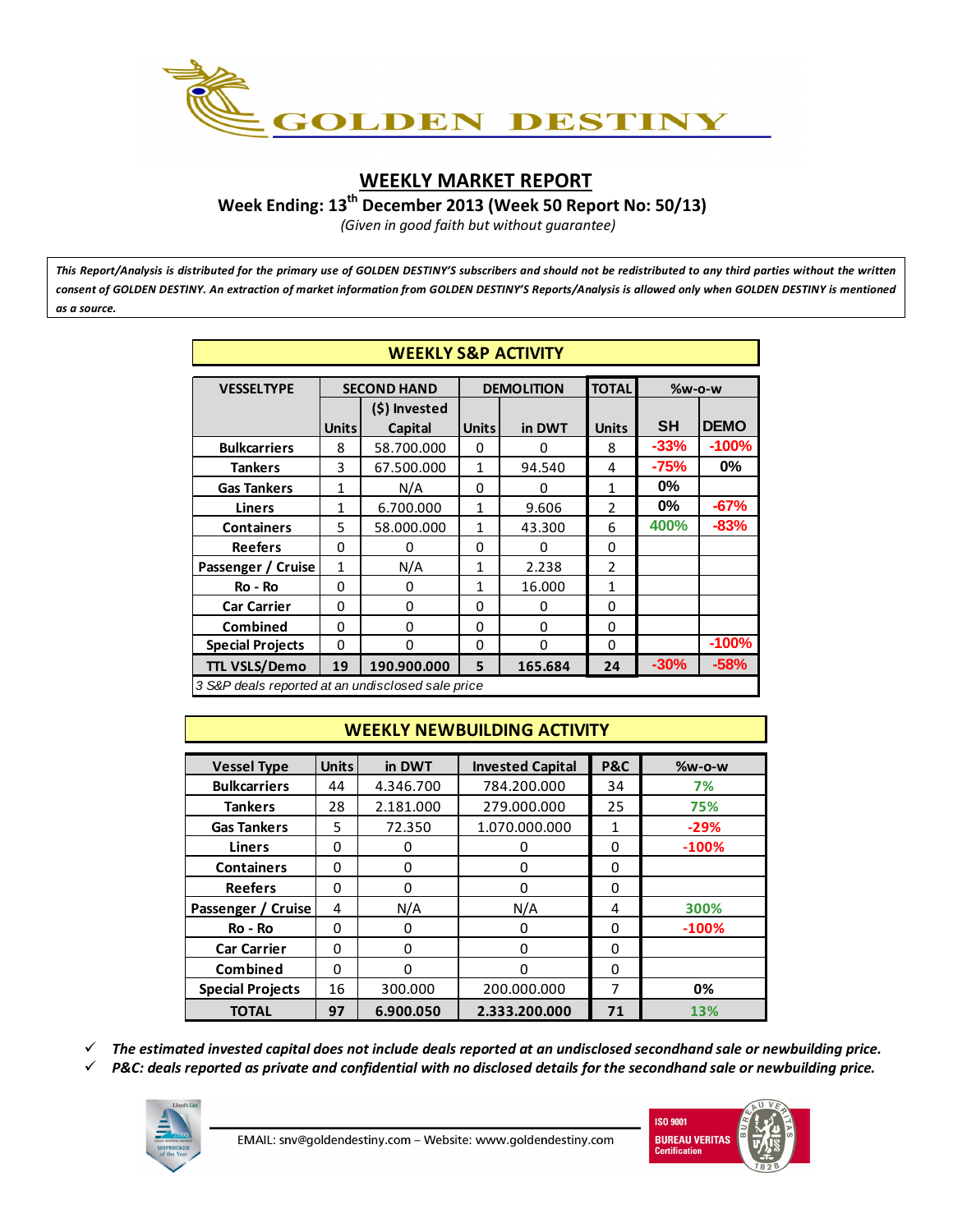| <b>SECONDHAND TONNAGE SOLD FOR FURTHER TRADING</b> |                                                                                                                                              |          |  |  |  |  |  |
|----------------------------------------------------|----------------------------------------------------------------------------------------------------------------------------------------------|----------|--|--|--|--|--|
|                                                    | <b>DRY BULK CARRIERS</b>                                                                                                                     | US\$/Dwt |  |  |  |  |  |
|                                                    | MARINE PROSPERITY 73,326 DWT BLT 01 JPN 7 HO HA SULZER 12,073 BHP<br>SOLD FOR ABT US \$16 MIL TO GREEK BYRS<br>WITH FORWARD DELY IN MAY 2014 | 218.20   |  |  |  |  |  |
| <b>FOUNTAIN 5</b>                                  | 41,574 DWT BLT 87 JPN 5 HO HA CR 4 x 25 T B&W 8,419 BHP<br>SOLD FOR ABT US \$3,9 MIL TO EUROPEAN BYRS WITH SS DUE 7/2014                     | 93.81    |  |  |  |  |  |
| <b>MAROL</b>                                       | 40,048 DWT BLT 85 JPN 5 HO HA CR 4 x 30 T SULZER 12,971 BHP<br>SOLD FOR ABT US \$4 MIL TO EGYPTIAN BYRS                                      | 99.88    |  |  |  |  |  |
| <b>RUBY STAR</b>                                   | 34,329 DWT BLT 10 KRS 5 HO HA CR 4 x 30 T MAN-B&W 12,385 BHP<br>SOLD FOR ABT US \$16,2 MIL TO UNDISCLOSED BYRS AT AUCTION IN HONG KONG       | 471.90   |  |  |  |  |  |
| <b>SAN TEODORO</b>                                 | 29,462 DWT BLT 85 JPN 5 HO HA CR 4 x 25 T B&W 8,389 BHP<br>SOLD FOR ABT US \$4 MIL TO UNDISCLOSED BYRS                                       | 135.77   |  |  |  |  |  |
| <b>JOLBOS</b><br><b>OCALA</b>                      | 29,016 DWT BLT 94 CHR 5 HO HA DE 1 x 15 - DE 4 x 20 T B&W 9,871 BHP<br>28,960 DWT BLT 94 CHR 5 HO HA DE 4 x 20 - DE 1 x 15 T B&W 9,871 BHP   |          |  |  |  |  |  |
|                                                    | SOLD ENBLOC FOR ABT US \$6.00 MIL EACH TO UNDISCLOSED BYRS                                                                                   | 206.98   |  |  |  |  |  |
| <b>CIDO PACIFIC</b>                                | 22,202 DWT BLT 86 JPN 4 HO HA CR 4 x 25 T B&W 7,350 BHP                                                                                      |          |  |  |  |  |  |
|                                                    | <b>TANKERS</b>                                                                                                                               | US\$/Dwt |  |  |  |  |  |
| <b>ALMI MARINER</b>                                | 157,430 DWT BLT 13 KRS DH 12 TNKS CLD CAP.168,000CBM B&W 25,370 BHP<br>SOLD FOR ABT US \$55 MIL TO GREEK BYRS                                | 349.36   |  |  |  |  |  |
| <b>SATURNUS</b>                                    | 8,490 DWT BLT 90 SWD DH 12 TNKS CTD CLD CAP. 8,715 CBM MAK 3,996 BHP<br>SOLD FOR ABT BELOW US \$4 MIL TO RUSSIAN BYRS                        | 471.14   |  |  |  |  |  |
| <b>EASTERN JUBILEE</b>                             | 6,135 DWT BLT 03 JPN DH 14 TNKS CTD CLD CAP. 6,170 CBM B&W 4,400 BHP<br>SOLD FOR ABT US \$8,5 MIL TO SOUTH KOREAN BYRS - STAINLESS STEEL     | 1385.49  |  |  |  |  |  |
|                                                    | <b>GAS TANKERS</b>                                                                                                                           | US\$/Dwt |  |  |  |  |  |
| <b>CAMBERLEY</b>                                   | 26,427 DWT BLT 06 KRS DH CLD GAS CAP. 34,487 CBM MB&W 12,889 BHP<br>SOLD FOR AN UNDISCLOSED PRICE TO EUROPEAN BYRS                           | N/A      |  |  |  |  |  |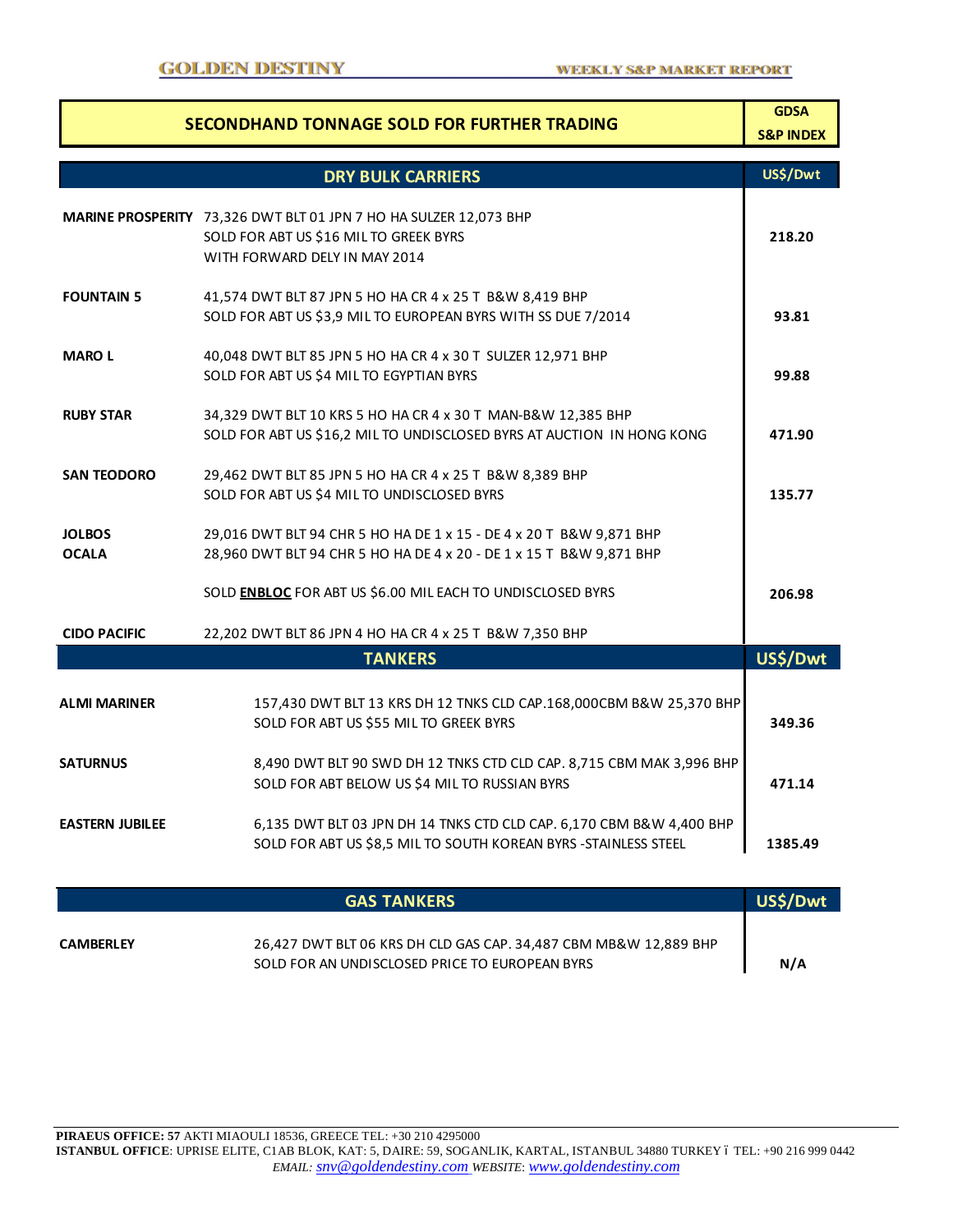|        | <b>LINERS</b>                                       | US\$/Dwt |
|--------|-----------------------------------------------------|----------|
|        |                                                     |          |
| MAXIMA | 11,104 DWT BLT 07 CHR 2 HO HA 671 TEU MAK 5,873 BHP |          |
|        | SOLD FOR ABT US \$6,7 MIL TO GERMAN BYRS            | 603.39   |

|                       | <b>CONTAINERS</b>                                                                       |        |
|-----------------------|-----------------------------------------------------------------------------------------|--------|
|                       |                                                                                         |        |
| <b>CAROLINA STAR</b>  | 40,125 DWT BLT 00 KRS 12 HA CR3x45 1 x 35 T 3,430 TEU SULZER 38,573 BHP                 |        |
| <b>CELINA STAR</b>    | 40,059 DWT BLT 01 KRS CR 3 x 45 - CR 1 x 35 T 3,430 TEU SULZER 38,592 BHP               |        |
| <b>SANTA CRISTINA</b> | 39,978 DWT BLT 01 KRS CR 1 x 15 - CR 3 x 45 T 3,430 TEU SULZER 38,573 BHP               |        |
|                       | SOLD ENBLOC FOR ABT US \$15.00 MIL EACH TO GREEK BYRS                                   | 374.49 |
|                       | NOTE: SOLD <b>ENBLOC</b> WITH VESSEL CARLOTTA STAR & CATALINA STAR REPORTED IN NOVEMBER |        |
| <b>STX QINGDAO</b>    | 18,321 DWT BLT 09 CHR 5 HO HA 1,076 TEU MAN-B&W 21,509 BHP                              |        |
|                       | SOLD FOR ABT US \$13 MIL TO GERMAN BYRS                                                 | 709.57 |
| <b>GERTRUD</b>        | 5,660 DWT BLT 95 DEU 3 HO HA 510 TEU MWM 5,201 BHP                                      |        |
|                       | SOLD FOR AN UNDISCLOSED PRICE TO NORTH AFRICAN BYRS                                     | N/A    |
|                       |                                                                                         |        |

|               | <b>PASSENGERS/ CRUISE</b>                                | US\$/Dwt |
|---------------|----------------------------------------------------------|----------|
| <b>MELODY</b> | 4,800 DWT BLT 82 FRA 1550 PASS 549 CABINS GMT 30,000 BHP |          |
|               | SOLD FOR AN UNDISCLOSED PRICE TO INDIAN BYRS             | N/A      |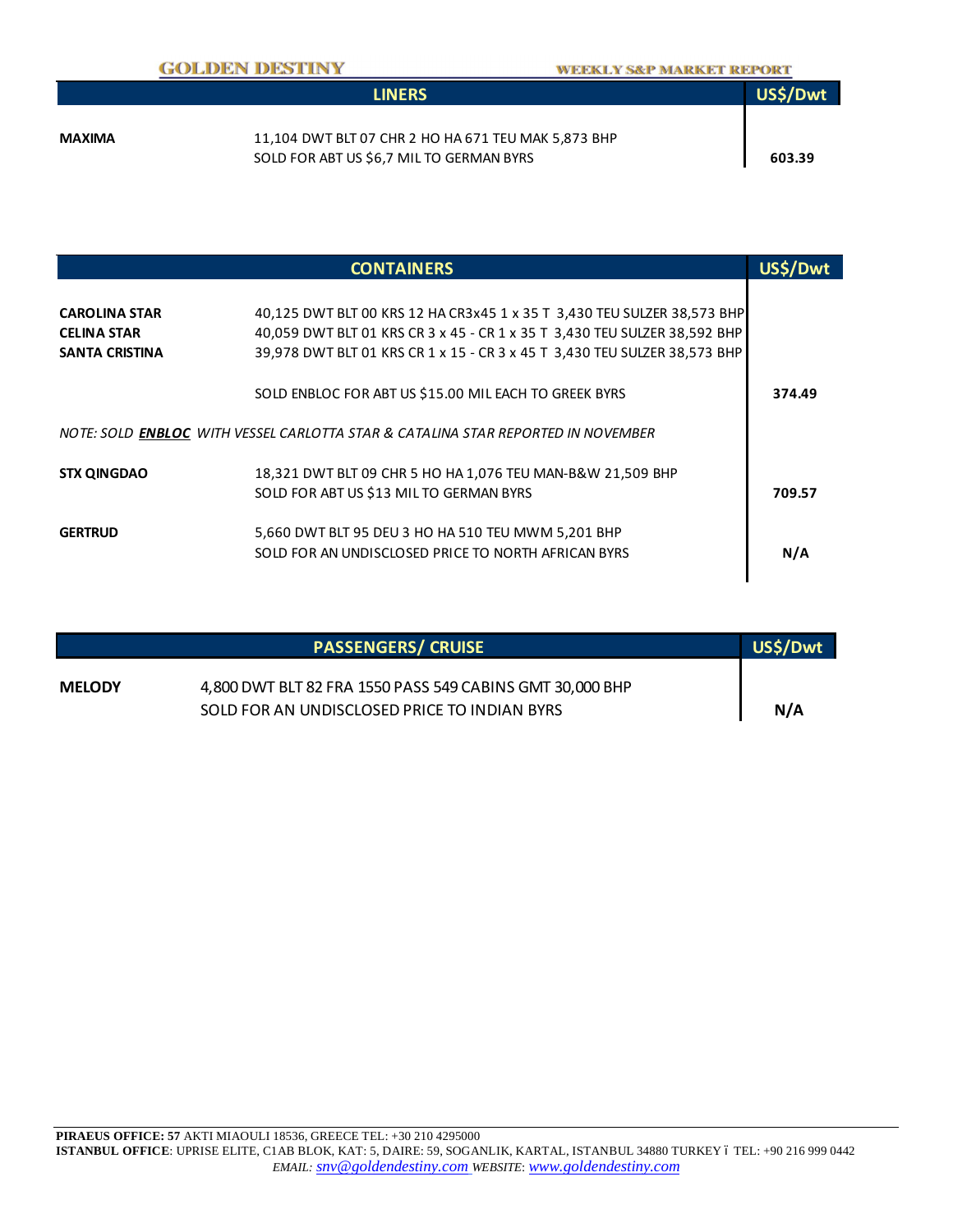#### **NEWBUILDING MARKET ORDERS**

# **DRY BULK CARRIERS**

| <b>Units</b>   | <b>Dwt</b>                                                  | <b>Contractor</b>                                                                                                               | <b>Country</b> | <b>Builder</b>          | <b>Country</b> | <b>USD mil/Unit</b> | <b>Dely</b>  |  |
|----------------|-------------------------------------------------------------|---------------------------------------------------------------------------------------------------------------------------------|----------------|-------------------------|----------------|---------------------|--------------|--|
|                | CAPE-VLOC                                                   |                                                                                                                                 |                |                         |                |                     |              |  |
| $\mathbf{2}$   | 250.000                                                     | <b>Oak Maritime</b>                                                                                                             | HK             | Bohai Shipd. H.I.       | <b>PRC</b>     | 62.500.000          | Late 2016    |  |
| 3              | 207.000                                                     | Korea Line                                                                                                                      | <b>SKR</b>     | Daehan                  | <b>PRC</b>     |                     | 09/2016      |  |
| 1              | 180.000                                                     | <b>Korea Line</b>                                                                                                               | <b>SKR</b>     | Daehan                  | <b>PRC</b>     | Total 230.200.000   | 09/2016      |  |
| $\mathbf{2}$   | 210.000                                                     | Hyundai Merchant                                                                                                                | <b>SKR</b>     | <b>Bohai</b>            | <b>PRC</b>     | 53.500.000          | $1 - 7/2017$ |  |
| 1              | 180.000                                                     | <b>Blumenthal</b>                                                                                                               | <b>GER</b>     | Hyundai                 | <b>SKR</b>     | 59.000.000          | 1q 2016      |  |
| 1              |                                                             | 180.000 Bao- Island Enterprices                                                                                                 | HK             | Qingdao Beihai          | <b>PRC</b>     | 55.000.000          | 2015         |  |
|                | Option for one more.                                        |                                                                                                                                 |                |                         |                |                     |              |  |
|                |                                                             |                                                                                                                                 |                |                         |                |                     |              |  |
|                |                                                             | <b>KAMSARMAX-PANAMAX</b>                                                                                                        |                |                         |                |                     |              |  |
| 4              | 82.000                                                      | <b>Scorpio Bulkers</b><br>Dely dates: 7-9-11/2015, 02/2016                                                                      | <b>MON</b>     | Jiangsu New Yangzij.    | <b>PRC</b>     | N/A                 | 2015-2016    |  |
|                |                                                             |                                                                                                                                 |                |                         |                |                     |              |  |
| $\mathbf{2}$   | 82.000                                                      | <b>Scorpio Bulkers</b>                                                                                                          | <b>MON</b>     | <b>SWS</b>              | <b>PRC</b>     | N/A                 | Mid 2014     |  |
| 4              | 82.000                                                      | <b>NK Shipping</b>                                                                                                              | <b>SKR</b>     | Weihai Samjin           | <b>PRC</b>     | N/A                 | 2016         |  |
|                | Option for two more.                                        |                                                                                                                                 |                |                         |                |                     |              |  |
| 3              | 82.000                                                      | <b>GE Shipping</b>                                                                                                              | <b>IND</b>     | Jiangsu New Yangzij.    | <b>PRC</b>     | N/A                 | 2016         |  |
|                |                                                             | Eco designed. Delivery 2q2016, 3q2016. Similar order for other two units previously placed in July.<br><b>ULTRAMAX-SURPAMAX</b> |                |                         |                |                     |              |  |
| 4              | 64.000                                                      | <b>Horizon Denizcilik</b>                                                                                                       | <b>TRK</b>     |                         | <b>PRC</b>     | 27.000.000          | 2015-2016    |  |
|                |                                                             | Letter signed for option of one more. Eco desinged vessels.                                                                     |                | <b>Zhejiang Yangfan</b> |                |                     |              |  |
|                |                                                             |                                                                                                                                 |                |                         |                |                     |              |  |
| 4              | 64.000                                                      | Primebulk                                                                                                                       | GR             | New Times Shpd.         | <b>PRC</b>     | 25.000.000          | 2015-2016    |  |
|                |                                                             | Old order placed in summer.                                                                                                     |                |                         |                |                     |              |  |
|                |                                                             |                                                                                                                                 |                |                         |                |                     |              |  |
| 6              | 63.500                                                      | <b>Scorpio Bulkers</b>                                                                                                          | <b>MON</b>     | Chengxi                 | <b>PRC</b>     | N/A                 | 2015-2016    |  |
|                |                                                             |                                                                                                                                 |                |                         |                |                     |              |  |
| $\mathbf{2}$   | 60.200                                                      | <b>Scorpio Bulkers</b>                                                                                                          | <b>MON</b>     | <b>Mitsui</b>           | <b>JPN</b>     | N/A                 | 7-9/2016     |  |
|                | Four now ordered.                                           |                                                                                                                                 |                |                         |                |                     |              |  |
| <b>HANDY</b>   |                                                             |                                                                                                                                 |                |                         |                |                     |              |  |
| $\overline{2}$ | 37.650                                                      | <b>Diler Holding</b>                                                                                                            | <b>TUR</b>     | <b>AVIC Weihai</b>      | <b>PRC</b>     | N/A                 | 2016         |  |
|                |                                                             | Eco designed.Overall length of 181m, beam 30m, depth 15,2m and draught10,6m.                                                    |                |                         |                |                     |              |  |
| 3              | 37.000                                                      | Uljanik Plovidba &<br>Jadroplov                                                                                                 | <b>CRT</b>     | 3 Maj                   | <b>CRT</b>     | N/A                 | 2015-2017    |  |
|                | The contrtact has not been signed yet. Option for one more. |                                                                                                                                 |                |                         |                |                     |              |  |

**PIRAEUS OFFICE: 57** AKTI MIAOULI 18536, GREECE TEL: +30 210 4295000

**ISTANBUL OFFICE**: UPRISE ELITE, C1AB BLOK, KAT: 5, DAIRE: 59, SOGANLIK, KARTAL, ISTANBUL 34880 TURKEY ó TEL: +90 216 999 0442 *EMAIL: snv@goldendestiny.com WEBSITE*: *www.goldendestiny.com*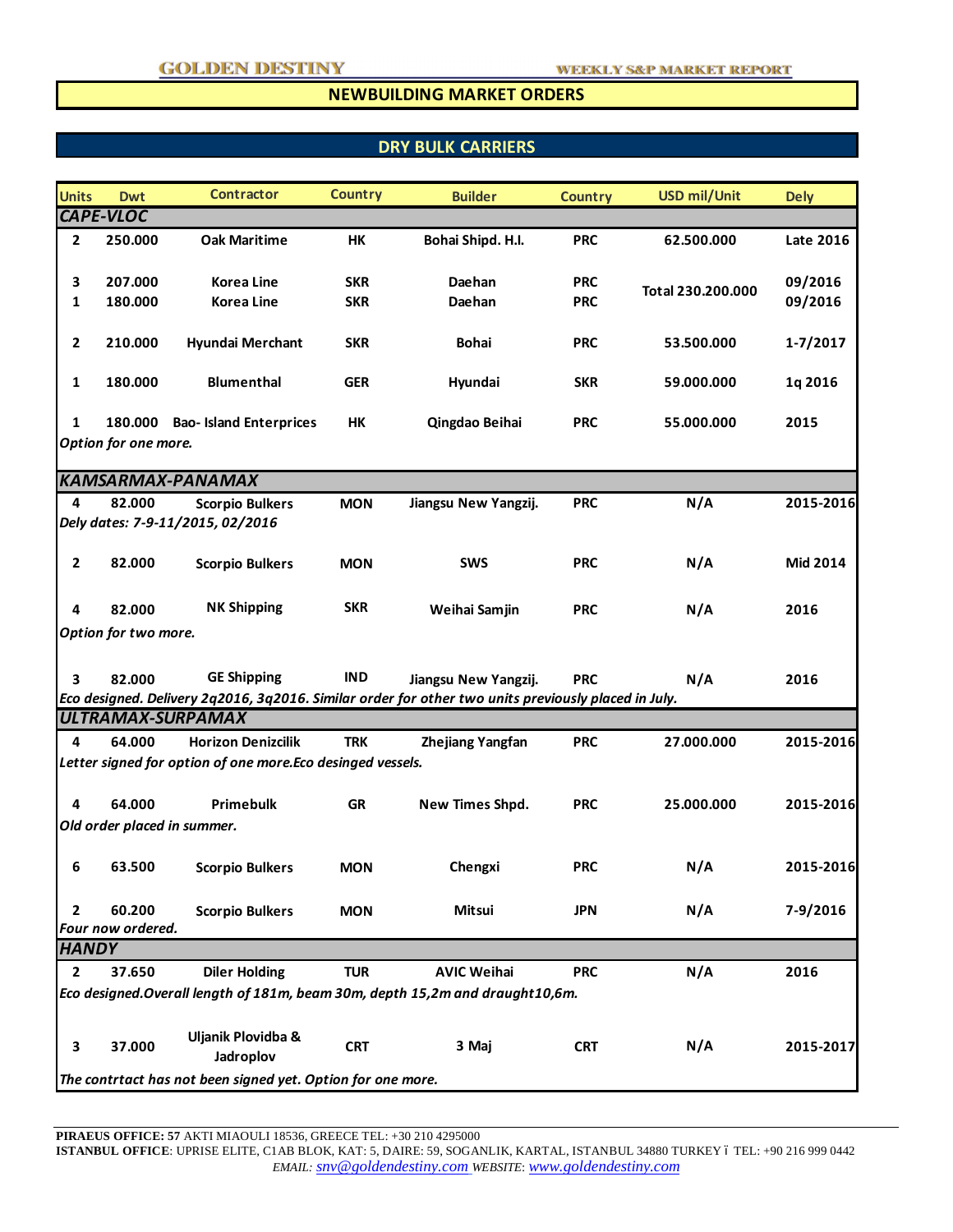#### **GOLDEN DESTINY**

## **TANKERS**

| <b>Units</b>   | <b>Dwt</b>                                                                                                                                     | <b>Contractor</b>          | <b>Country</b> | <b>Builder</b>                                                                                                 | <b>Country</b> | <b>USD mil/Unit</b> | <b>Dely</b> |  |  |  |
|----------------|------------------------------------------------------------------------------------------------------------------------------------------------|----------------------------|----------------|----------------------------------------------------------------------------------------------------------------|----------------|---------------------|-------------|--|--|--|
|                |                                                                                                                                                |                            |                |                                                                                                                |                |                     |             |  |  |  |
|                | $\overline{\mathbf{3}}$<br>320.000<br><b>Shandong Landbridge</b><br>Dalian Shipbuilding Ind.<br>93.000.000<br>2016<br><b>PRC</b><br><b>PRC</b> |                            |                |                                                                                                                |                |                     |             |  |  |  |
|                | Dely dates: 3/2016, 6/2016, 9/2016                                                                                                             |                            |                |                                                                                                                |                |                     |             |  |  |  |
|                |                                                                                                                                                |                            |                |                                                                                                                |                |                     |             |  |  |  |
| $\overline{2}$ | 51.000                                                                                                                                         | <b>Super Eco Tankers</b>   | <b>GR</b>      | Weihai Samjin                                                                                                  | <b>PRC</b>     | N/A                 | 2015        |  |  |  |
|                | Option for two more.                                                                                                                           |                            |                |                                                                                                                |                |                     |             |  |  |  |
|                |                                                                                                                                                |                            |                |                                                                                                                |                |                     |             |  |  |  |
| 6              | 50.000                                                                                                                                         | <b>Waterfront Shipping</b> | <b>CAN</b>     |                                                                                                                | SKR/JPN        | N/A                 | 2016        |  |  |  |
|                |                                                                                                                                                |                            |                |                                                                                                                |                |                     |             |  |  |  |
|                |                                                                                                                                                |                            |                | New methanol-powered methanol carriers. MAN ME-LGI flex fuel engines. Owners will be MOL, Westfal- Larsen and  |                |                     |             |  |  |  |
|                |                                                                                                                                                |                            |                | Marinvest/ Skagerack Invest, each of them having two firm and one option. Shipbuilders: Hyundai Mipo (SKR) and |                |                     |             |  |  |  |
|                | Minaminippon(JAP).                                                                                                                             |                            |                |                                                                                                                |                |                     |             |  |  |  |
|                |                                                                                                                                                |                            |                |                                                                                                                |                |                     |             |  |  |  |
|                |                                                                                                                                                |                            |                |                                                                                                                |                |                     |             |  |  |  |
| 9              | 50.000                                                                                                                                         | <b>BP Shipping</b>         | <b>UK</b>      | Hyundai Mipo                                                                                                   | <b>SKR</b>     | N/A                 | 2016-2017   |  |  |  |
|                |                                                                                                                                                |                            |                |                                                                                                                |                |                     |             |  |  |  |
| 5              | 50.000                                                                                                                                         | <b>BP Shipping</b>         | <b>UK</b>      | Hyundai Mipo                                                                                                   | <b>SKR</b>     | N/A                 | 2016-2017   |  |  |  |
|                |                                                                                                                                                |                            |                |                                                                                                                |                |                     |             |  |  |  |
| $\overline{2}$ | 40.000                                                                                                                                         | <b>Super Eco Tankers</b>   | <b>GR</b>      | Weihai Samjin                                                                                                  | <b>PRC</b>     | N/A                 | 2015        |  |  |  |
|                | Option for two more.                                                                                                                           |                            |                |                                                                                                                |                |                     |             |  |  |  |
|                |                                                                                                                                                |                            |                |                                                                                                                |                |                     |             |  |  |  |
|                | <b>Product/Chemical</b>                                                                                                                        |                            |                |                                                                                                                |                |                     |             |  |  |  |
|                |                                                                                                                                                |                            |                |                                                                                                                |                |                     |             |  |  |  |
| 1              | 39,000                                                                                                                                         | <b>Top Ships</b>           | <b>GR</b>      | Hyundai Mipo Dockyard                                                                                          | <b>SKR</b>     | N/A                 | 3Q 2015     |  |  |  |
| Eco type.      |                                                                                                                                                |                            |                |                                                                                                                |                |                     |             |  |  |  |

## **GAS TANKERS**

| <b>Units</b>          | <b>Dwt</b>                                                                                                              | Contractor                                                                                                                 | <b>Country</b> | <b>Builder</b>    | <b>Country</b> | USD mil/Unit | <b>Dely</b> |  |  |
|-----------------------|-------------------------------------------------------------------------------------------------------------------------|----------------------------------------------------------------------------------------------------------------------------|----------------|-------------------|----------------|--------------|-------------|--|--|
| <b>LNG &amp; FSRU</b> |                                                                                                                         |                                                                                                                            |                |                   |                |              |             |  |  |
| 1                     |                                                                                                                         | <b>Polaris Shipping</b>                                                                                                    | <b>SKR</b>     | Hyundai HI        | <b>SKR</b>     | 940.000.000  | 2017        |  |  |
|                       |                                                                                                                         | The world's first combined LNG floating storage and regasification mobile power ship. 880-megawatt- a highly efficient     |                |                   |                |              |             |  |  |
|                       | power generating facility.                                                                                              |                                                                                                                            |                |                   |                |              |             |  |  |
| <b>LNG &amp; FSRU</b> |                                                                                                                         |                                                                                                                            |                |                   |                |              |             |  |  |
| 1                     |                                                                                                                         | <b>BW Group</b>                                                                                                            | <b>SPORE</b>   | <b>Samsung HI</b> | <b>SKR</b>     | N/A          | 2016        |  |  |
|                       |                                                                                                                         | Two now ordered. First order placed in January.                                                                            |                |                   |                |              |             |  |  |
| <b>LPG</b>            |                                                                                                                         |                                                                                                                            |                |                   |                |              |             |  |  |
| $\overline{2}$        | 11.000                                                                                                                  | Epic Shipping Pte Ltd.                                                                                                     | <b>SPORE</b>   | Kyokuyo           | <b>JPN</b>     | 29.000.000   | $3-7/2016$  |  |  |
|                       | 11,000 cum capacity.                                                                                                    |                                                                                                                            |                |                   |                |              |             |  |  |
|                       | LPG/Ethylene                                                                                                            |                                                                                                                            |                |                   |                |              |             |  |  |
| 1                     | 50.350                                                                                                                  | <b>Seacor Holdings</b>                                                                                                     | <b>USA</b>     | Hyundai           | <b>SKR</b>     | 72.000.000   | 1/1/2015    |  |  |
|                       | 84,000 cum capacity. Option three more.Contracting owner is subsidiary Ocean Transport Inc. Management by Dorian (LPG), |                                                                                                                            |                |                   |                |              |             |  |  |
|                       |                                                                                                                         | Greece. Latter has option to purchase or co-invest in up to 50% of vessels including the three options. Three now ordered. |                |                   |                |              |             |  |  |

**PIRAEUS OFFICE: 57** AKTI MIAOULI 18536, GREECE TEL: +30 210 4295000 **ISTANBUL OFFICE**: UPRISE ELITE, C1AB BLOK, KAT: 5, DAIRE: 59, SOGANLIK, KARTAL, ISTANBUL 34880 TURKEY ó TEL: +90 216 999 0442 *EMAIL: snv@goldendestiny.com WEBSITE*: *www.goldendestiny.com*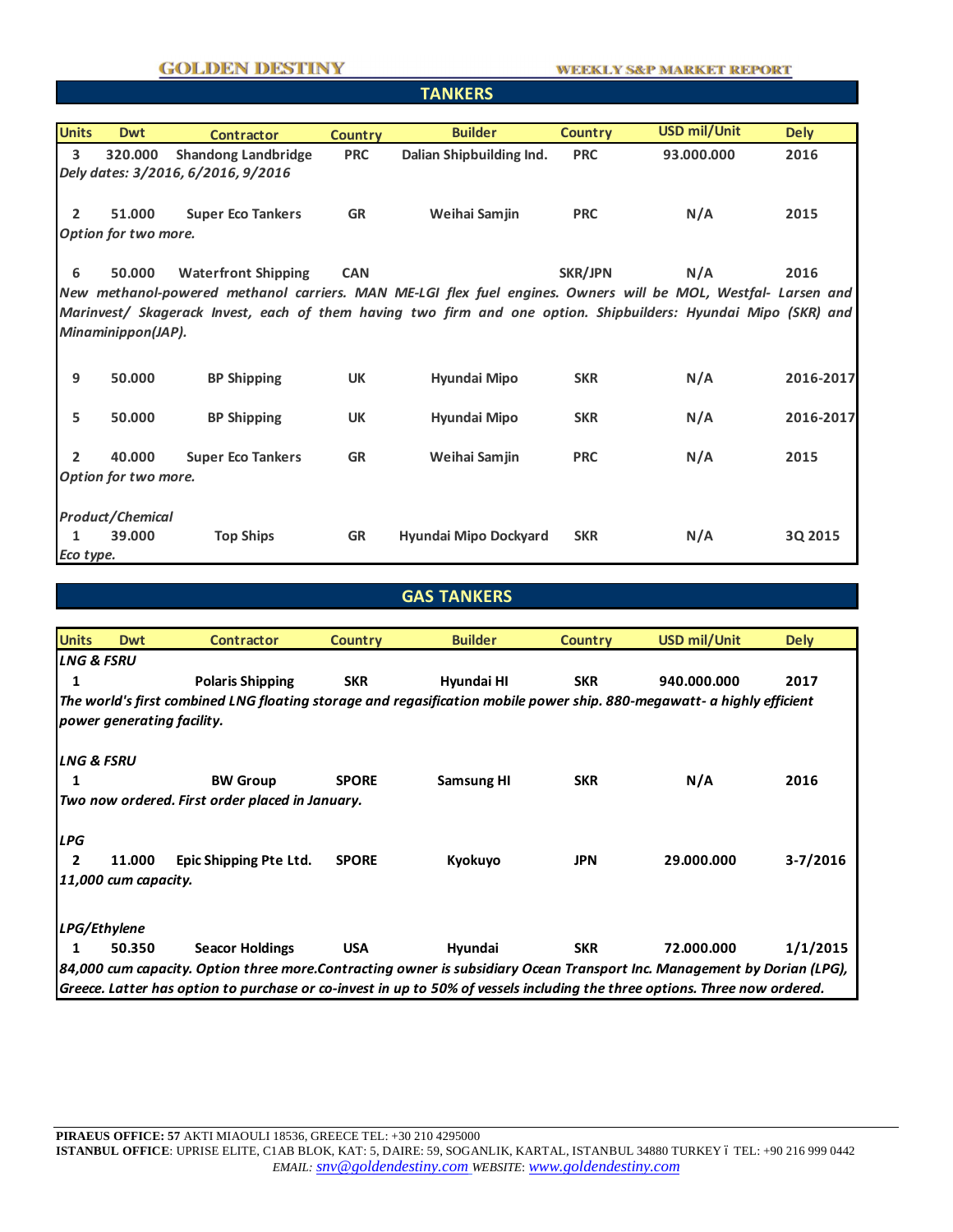#### **PASSENGER-CRUISE**

| <b>Units</b>        | <b>Dwt</b>                   | <b>Contractor</b>                                                                                                      | <b>Country</b> | <b>Builder</b>  | <b>Country</b> | <b>USD mil/Unit</b> | <b>Dely</b>     |
|---------------------|------------------------------|------------------------------------------------------------------------------------------------------------------------|----------------|-----------------|----------------|---------------------|-----------------|
| <b>Ferry Ro Pax</b> |                              |                                                                                                                        |                |                 |                |                     |                 |
|                     |                              | <b>Hainan Province</b>                                                                                                 | <b>PRC</b>     | N/A Chinese     | <b>PRC</b>     | N/A                 | <b>DEC 2015</b> |
|                     | $ 444$ pax. 350 lane meters. |                                                                                                                        |                |                 |                |                     |                 |
| <b>Ferry Ro Pax</b> |                              |                                                                                                                        |                |                 |                |                     |                 |
|                     |                              | Newf'dland & Lab.                                                                                                      | <b>CAN</b>     | Damen Shipyards | <b>NTH</b>     | N/A                 | <b>DEC 2015</b> |
|                     |                              | 200 pax. 60 vehicles. Ice class.                                                                                       |                |                 |                |                     |                 |
|                     | <b>Fast Ferry Catamaran</b>  |                                                                                                                        |                |                 |                |                     |                 |
|                     |                              | <b>Suisse Outremer</b>                                                                                                 | <b>SWTZ</b>    | <b>Piriou</b>   | <b>FR</b>      | N/A                 | 5/9/2014        |
|                     |                              | 10 crew. 60 passengers. Aluminium hull and superstructure. 4 x 1,342 kW engines powering four hydrojets. 226 tonnes of |                |                 |                |                     |                 |
| freight.            |                              |                                                                                                                        |                |                 |                |                     |                 |

# **SPECIAL PROJECTS**

| <b>Units</b>   | <b>Dwt</b>                     | <b>Contractor</b>                                                                                                        | <b>Country</b> | <b>Builder</b>           | <b>Country</b> | <b>USD mil/Unit</b> | <b>Dely</b> |  |  |
|----------------|--------------------------------|--------------------------------------------------------------------------------------------------------------------------|----------------|--------------------------|----------------|---------------------|-------------|--|--|
|                | <b>Offshore Supply Vessels</b> |                                                                                                                          |                |                          |                |                     |             |  |  |
| 6              |                                | <b>Adriatic Marine</b>                                                                                                   | Louisiana      | <b>Master Boat</b>       | <b>US</b>      | N/A                 | 2015-2016   |  |  |
|                |                                | DP2. Abt 67m long each. First vessel's delivey in 1q2015 and the rest every four months thereafter.                      |                |                          |                |                     |             |  |  |
|                | <b>Platform Supply Vessel</b>  |                                                                                                                          |                |                          |                |                     |             |  |  |
| д              |                                | <b>Halul Offshore Services</b>                                                                                           | Qatar          | L&T                      | <b>IND</b>     |                     | 4q2014      |  |  |
|                |                                | Anchor Handling Tug Supply Vessel -150mt bollard pull                                                                    |                |                          |                | Total 154,000,00    |             |  |  |
| $\overline{2}$ |                                | 150.000 Halul Offshore Services                                                                                          | Qatar          | L&T                      | <b>IND</b>     |                     | 1q2015      |  |  |
|                |                                | DP2. PSVs are designed for hazardous cargo like methanol.Vessels will be suitable for fire-fighting, emergency response, |                |                          |                |                     |             |  |  |
|                |                                | rescue & standby, offshore and oil recovery.                                                                             |                |                          |                |                     |             |  |  |
|                |                                | Subsea Support Maintenance Vessel                                                                                        |                |                          |                |                     |             |  |  |
|                |                                | N/A                                                                                                                      |                | <b>Coastal Contracts</b> | <b>MAL</b>     |                     | end 2014    |  |  |
|                | Utility vessels                |                                                                                                                          |                |                          |                | Total 46.000.000    |             |  |  |
| 2              |                                | N/A                                                                                                                      |                | <b>Coastal Contracts</b> | <b>MAL</b>     |                     | end 2014    |  |  |
|                | 3-D Seismic Vessel             |                                                                                                                          |                |                          |                |                     |             |  |  |
|                |                                | <b>CG Rieber Shipping</b>                                                                                                | <b>NOR</b>     | <b>Kleven Maritime</b>   | <b>NOR</b>     | N/A                 | 03/2015     |  |  |
|                |                                | Exercised option for a second streamer vessel. Ice class 1A. First order placed in February.                             |                |                          |                |                     |             |  |  |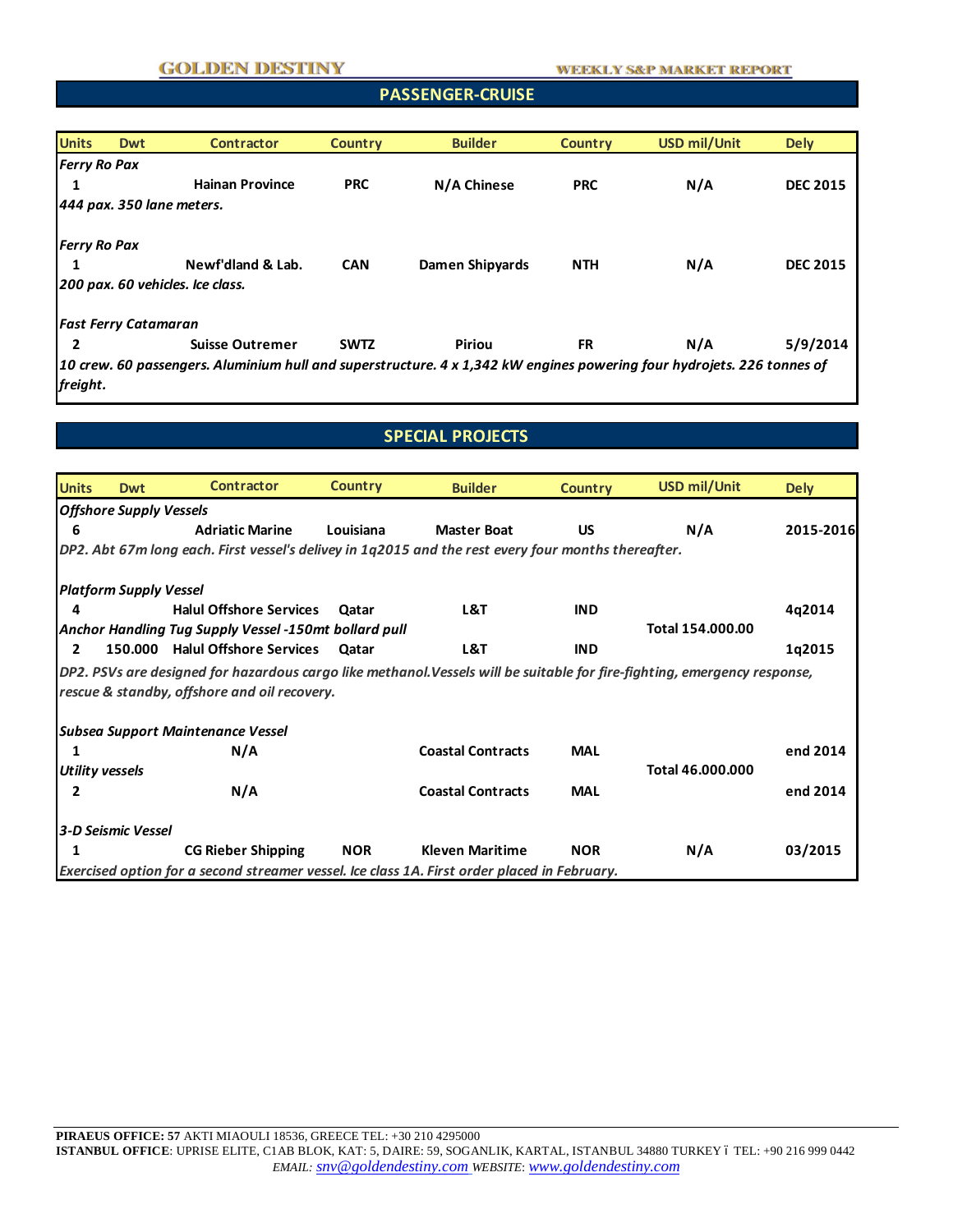### **DEMOLITION MARKET**

#### **WEEKLY DEMOLITION ACTIVITY PER VESSEL TYPE**

| <b>VESSEL TYPE</b>      |              | <b>WEEK 50-2013</b><br><b>WEEK 49-2013</b> |              | <b>DEMOLITION ACTIVITY</b> |                 |
|-------------------------|--------------|--------------------------------------------|--------------|----------------------------|-----------------|
|                         |              |                                            |              |                            | %w-o-w          |
|                         | <b>Units</b> | in DWT                                     | <b>Units</b> | in DWT                     | in No. of Units |
| <b>Bulkcarriers</b>     | 0            | U                                          | 1            | 150.149                    | $-100%$         |
| <b>Tankers</b>          |              | 94.540                                     | 1            | 148.561                    | 0%              |
| <b>Gas Tankers</b>      | 0            | ∩                                          | $\Omega$     | U                          |                 |
| <b>Liners</b>           |              | 9.606                                      | 3            | 48.296                     | $-67%$          |
| <b>Containers</b>       |              | 43.300                                     | 6            | 144.586                    | $-83%$          |
| <b>Reefers</b>          | 0            | O                                          | 0            | 0                          |                 |
| Passenger / Cruise      | 1            | 2.238                                      | $\Omega$     | 0                          |                 |
| Ro - Ro                 |              | 16.000                                     | $\Omega$     | 0                          |                 |
| <b>Car Carrier</b>      | 0            | ∩                                          | $\Omega$     | O                          |                 |
| <b>Combined</b>         | 0            | $\Omega$                                   | $\Omega$     | 0                          |                 |
| <b>Special Projects</b> | 0            | $\Omega$                                   | 1            | 47.803                     | $-100%$         |
| <b>TOTAL</b>            | 5            | 165.684                                    | 12           | 539.395                    | $-58%$          |

## **WEEKLY DEMOLITION ACTIVITY PER DEMO COUNTRY**

| <b>DEMO COUNTRY</b> | <b>WEEK 50-2013</b> |          | <b>WEEK 49-2013</b> |         | <b>DEMOLITION ACTIVITY</b> |  |
|---------------------|---------------------|----------|---------------------|---------|----------------------------|--|
|                     |                     |          |                     |         | $%w-o-w$                   |  |
|                     | <b>Units</b>        | in DWT   | <b>Units</b>        | in DWT  | in No. of Units            |  |
| <b>Bangladesh</b>   | 0                   | 0        | 3                   | 214.721 | $-100%$                    |  |
| India               | 4                   | 163.446  | 3                   | 44.248  | 33%                        |  |
| Pakistan            | 0                   | O        | $\Omega$            | 0       |                            |  |
| China               | $\Omega$            | O        | $\mathcal{P}$       | 60.421  | $-100%$                    |  |
| <b>Turkev</b>       |                     | 2.238    |                     | 7.960   | 0%                         |  |
| <b>Various</b>      | $\Omega$            | $\Omega$ | $\Omega$            | 0       |                            |  |
| <b>Unknown</b>      | 0                   | O        | 3                   | 212.045 | $-100%$                    |  |
| <b>TOTAL</b>        |                     | 165.684  | 12                  | 539.395 | $-58%$                     |  |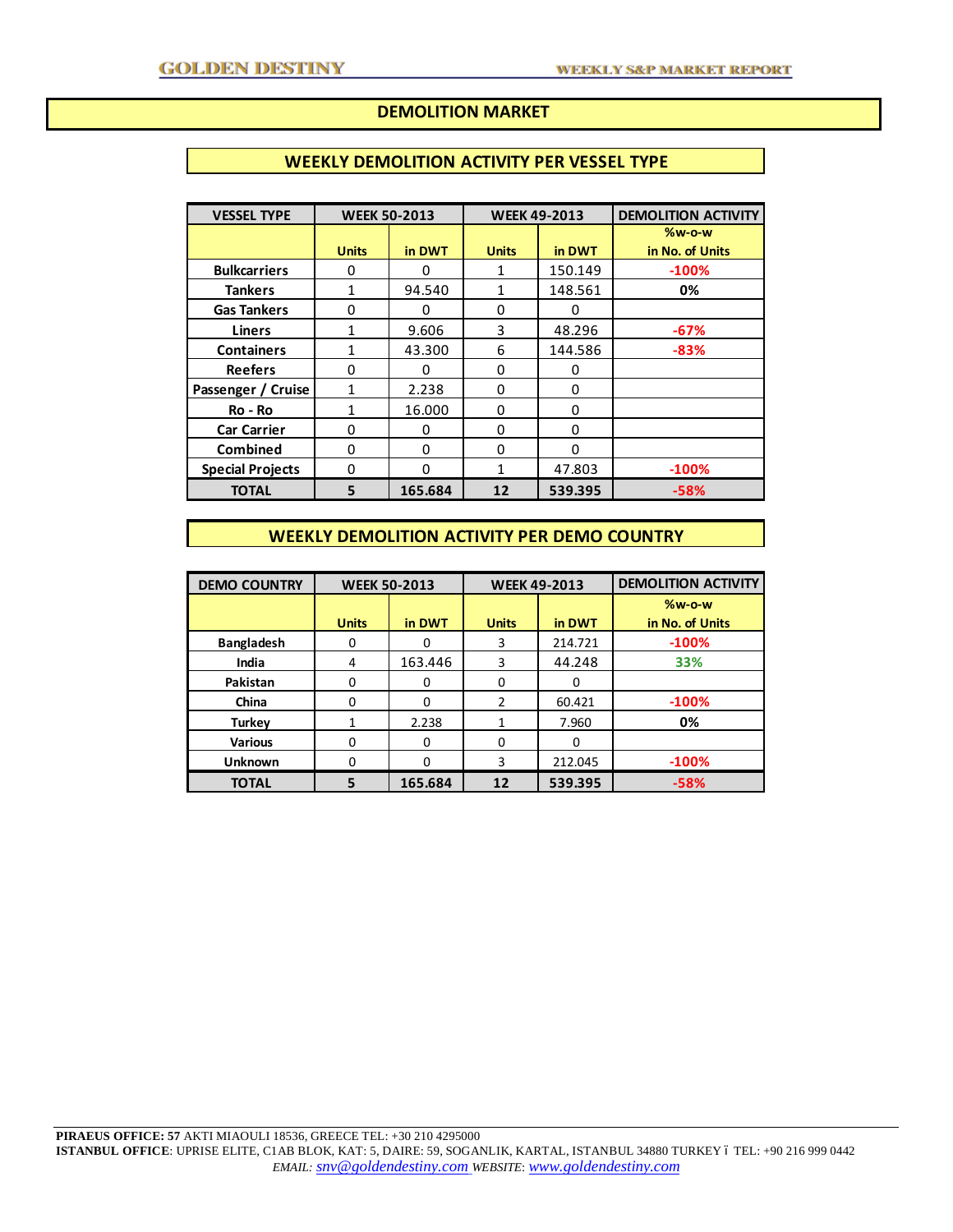| <b>TONNAGE SOLD FOR DEMOLITION</b> |        |              |                    |            |                                |                      |                 |  |  |
|------------------------------------|--------|--------------|--------------------|------------|--------------------------------|----------------------|-----------------|--|--|
| <b>Name</b>                        | Dwt    | <b>Built</b> | Country            | <b>LDT</b> | <b>Scrap Price</b><br>$$/$ ldt | <b>Price</b><br>(\$) | Demo<br>Country |  |  |
| <b>TANKERS</b>                     |        |              |                    |            |                                |                      |                 |  |  |
| <b>IMOTILAL NEHRU</b>              | 94.540 | 1990         | <b>INDIA</b>       |            |                                |                      | <b>INDIA</b>    |  |  |
| <b>LINERS</b>                      |        |              |                    |            |                                |                      |                 |  |  |
| <b>DIAMOND</b>                     | 9.606  | 1988         | <b>JAPAN</b>       | 3.654      |                                |                      | <b>INDIA</b>    |  |  |
| <b>CONTAINERS</b>                  |        |              |                    |            |                                |                      |                 |  |  |
| <b>IMSC CARLA</b>                  | 43.300 | 1986         | <b>JAPAN</b>       | 13.552     | 450                            | 6.098.400            | <b>INDIA</b>    |  |  |
| <b>RO-RO</b>                       |        |              |                    |            |                                |                      |                 |  |  |
| <b>THEBELAND</b>                   | 16.000 | 1978         | <b>JAPAN</b>       | 11.057     | 449                            | 4.964.593            | <b>INDIA</b>    |  |  |
| <b>PASSENGER</b>                   |        |              |                    |            |                                |                      |                 |  |  |
| <b>CORAL</b>                       | 2.238  | 1971         | <b>NETHERLANDS</b> | 7.876      | 320                            | 2.520.320            | <b>TURKEY</b>   |  |  |

*Note: The reported demolition sales might not reflect the current demolition market.*